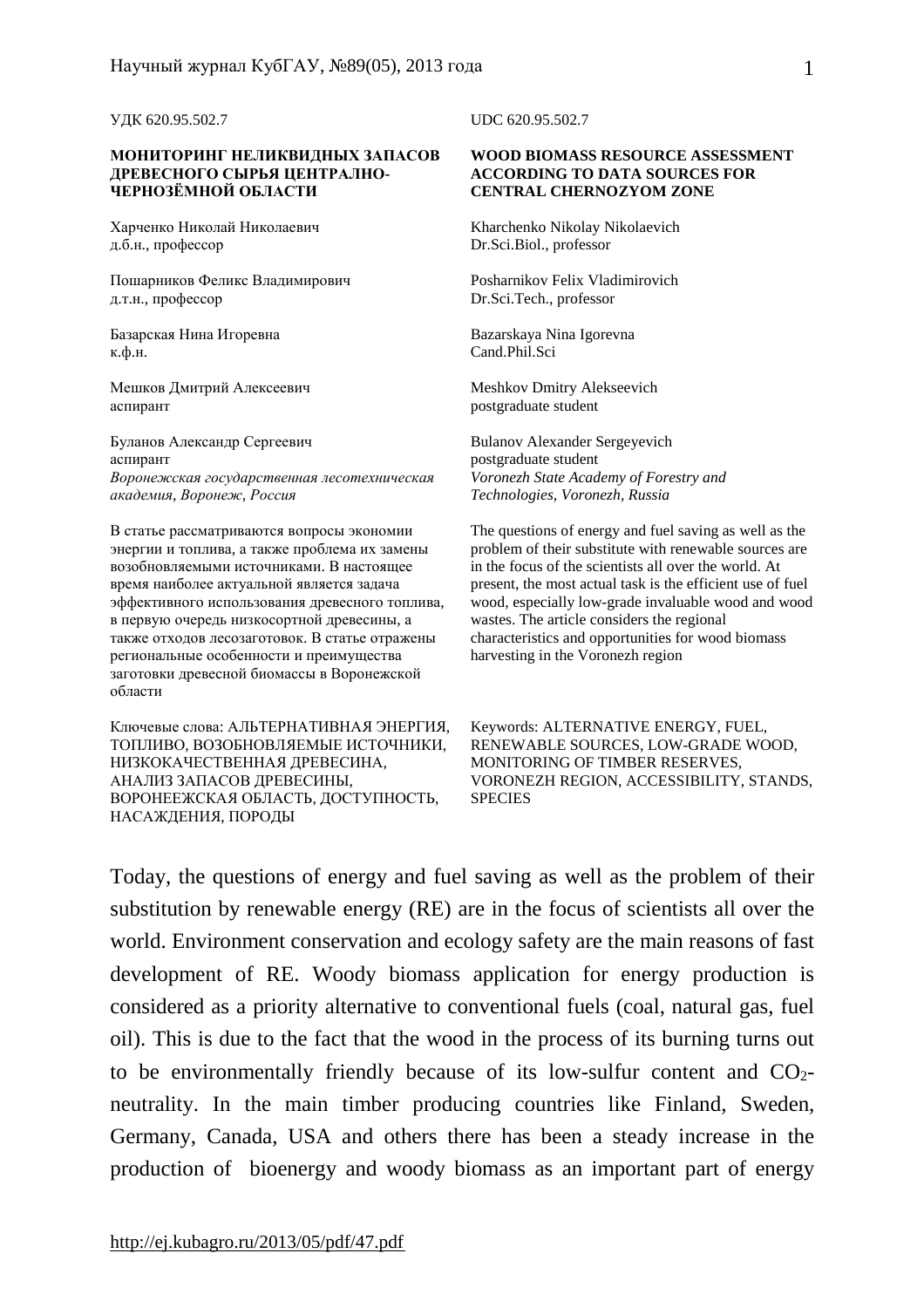supply. The share of bioenergy in Finland and Sweden constitutes more than 20% of all energy consumption.

Possessing more than 25% of the world's timber supply, Russia is considerably logging behind the world leaders in utilization of wood raw materials. Figure 1 demonstrates the utilization of woody biomass in different countries. The diagram proves that Russian usage of woody energy resources is inadequate to its woody volumes. In reality, until recently the wood wastes have not been used as an energy resource in our country. The absence of adequate wood utilization technologies made the price of wood chip very high. However, in the end of this decade the Russian logging companies started to implement new technologies of wood harvesting and deep wood utilization more persistently. It has inevitably positively affected the price of wood chip. The inevitable rise in prices for fossil fuels also raises interest in biomass energy.

At the same time, the volume of processed woody biomass in Russia is constantly increasing. Thus, in 2011, according to Russian Federal State Statistics Service data, (Information and Analytical Agency "Infobio"), wood fuel pellets production has reached one million tons, which is 40 % higher than in 2008. In the first half of 2012 the production growth has increased up to 10.2% in comparison with the first half of 2011.





forest area.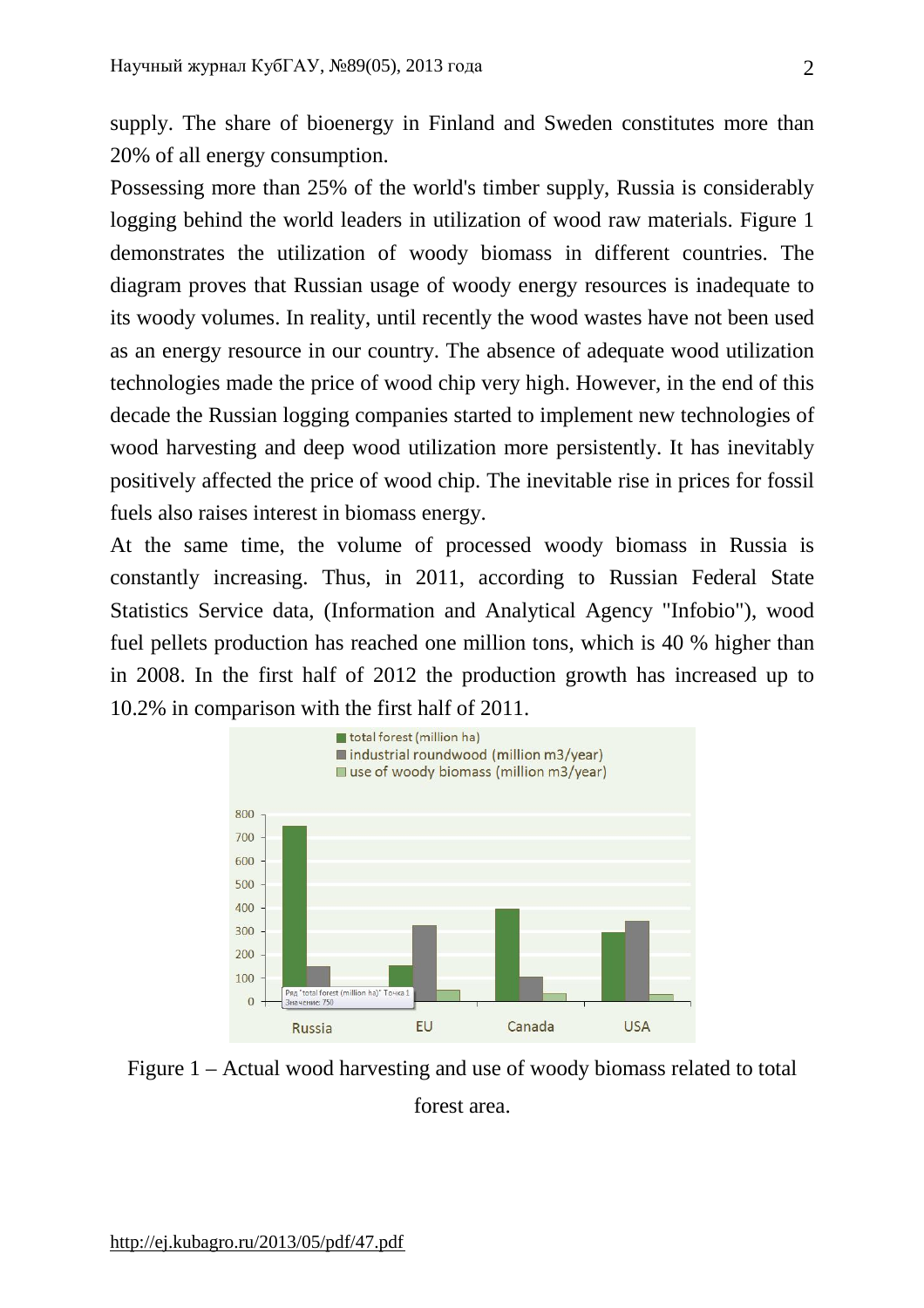The Central Black Earth Zone (CBEZ), being the sparsely wooded area, occupies a special place on the map of Russian forests. The total area of CBEZ is 167.7 thousand  $km^2$ , its forest fund area is 1499.7 thousand hectares (Table 1) and the average percentage of forest cover in the region equals 8.9%.The zone is located in the European part of Russia and includes five regions: Belgorod, Voronezh, Kursk, Lipetsk and Tambov (Figure 2).

Today, the development of forestry resources of CBEZ is carried out on the principles of continuous and inexhaustible forest usage, which means that only voluntary-selective, sanitary cuttings and thinning are permitted: thus, in 2009 roundwood harvesting constituted 804 900 m3 (Rosleskhoz 2010). At the moment, most of the forest resources and deciduous species in particular are not used in the local industry.

| Regions         | forest<br>cover   | forest<br>total | Timber<br>reserve |
|-----------------|-------------------|-----------------|-------------------|
|                 | total forest area | reserve         | thousand $m3$     |
|                 | thousand ha       | thousand $m3$   |                   |
|                 |                   |                 |                   |
| <b>Belgorod</b> | 228,6/232,3       | 36077,4         | 6542,4            |
| Voronezh        | 387, 3/416.1      | 71324,6         | 9877,8            |
| Kursk           | 203,1/270,5       | 32039.2         | 5652,7            |
| Lipetsk         | 154,9/200,9       | 28761,2         | 4664,7            |
| Tambov          | 341,0/365,6       | 61015,3         | 12035,3           |

Table 1 – Characteristics of forest resources for five regions of the Central Black

Earth Zone

At the same time the zone has a considerable potential for energy wood harvesting. The sources of energy wood we see in: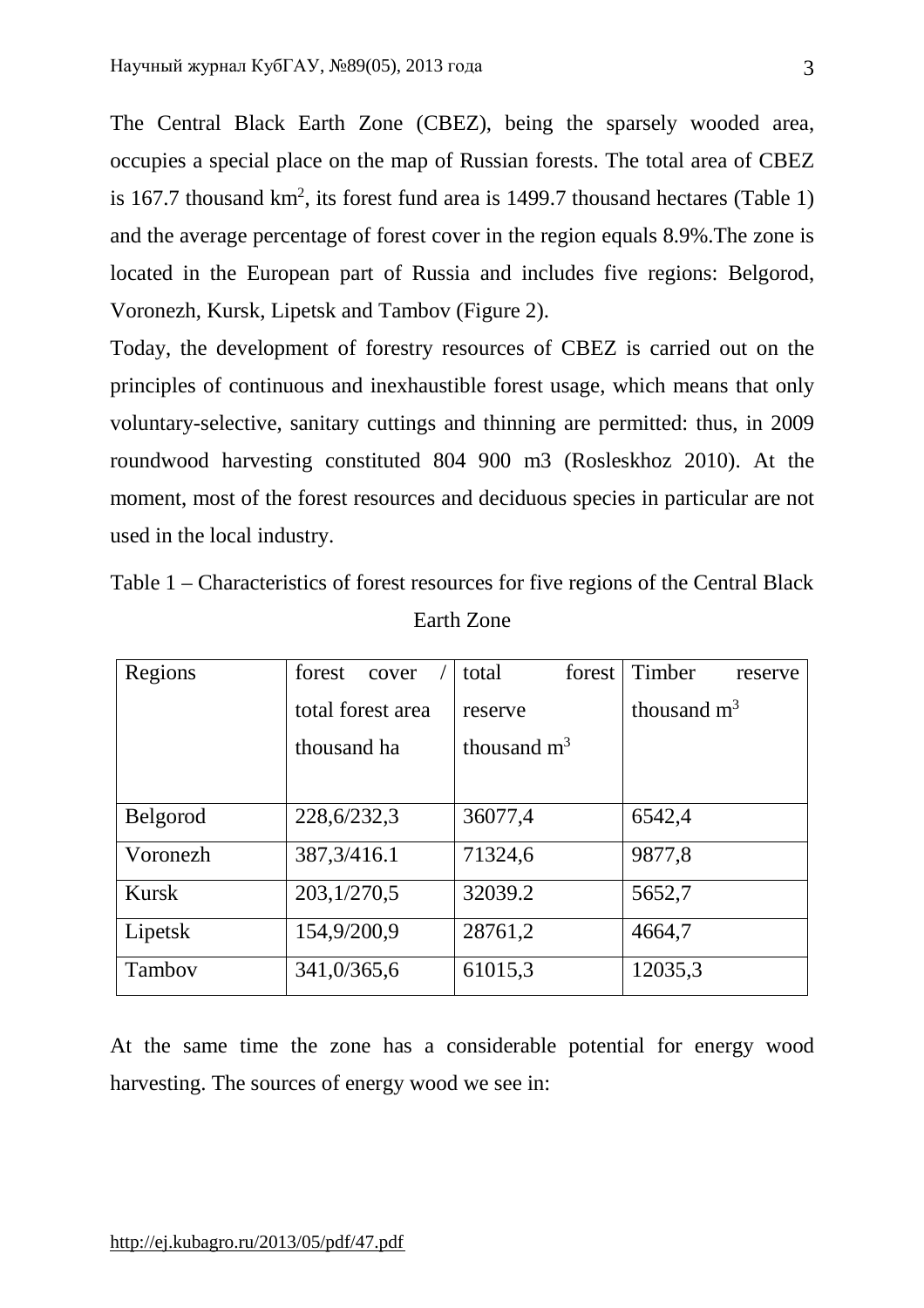- unvaluable and low-grade wood. The output of low-grade wood can be 20– 80% of the total volume of wood harvesting (depending on the species and age of the forest stands).

- logging residues (branches and tops of the trees) – their share is 8-23% of the whole tree biomass (Filipchuk 2003).

- stumps and stemwood damaged by logging operations, their proportion may reach up to 25% of the total tree biomass.

- waste wood of processing companies. The amount of waste wood collected from mechanical wood processing is on the average 50-60% of the total volume. These wastes have become a real headache for many wood-processing companies because the waste utilization requires additional expenses negatively affecting the cost of production.



Figure 2 – Timber reserve in the Central Black Earth Zone , 1000m3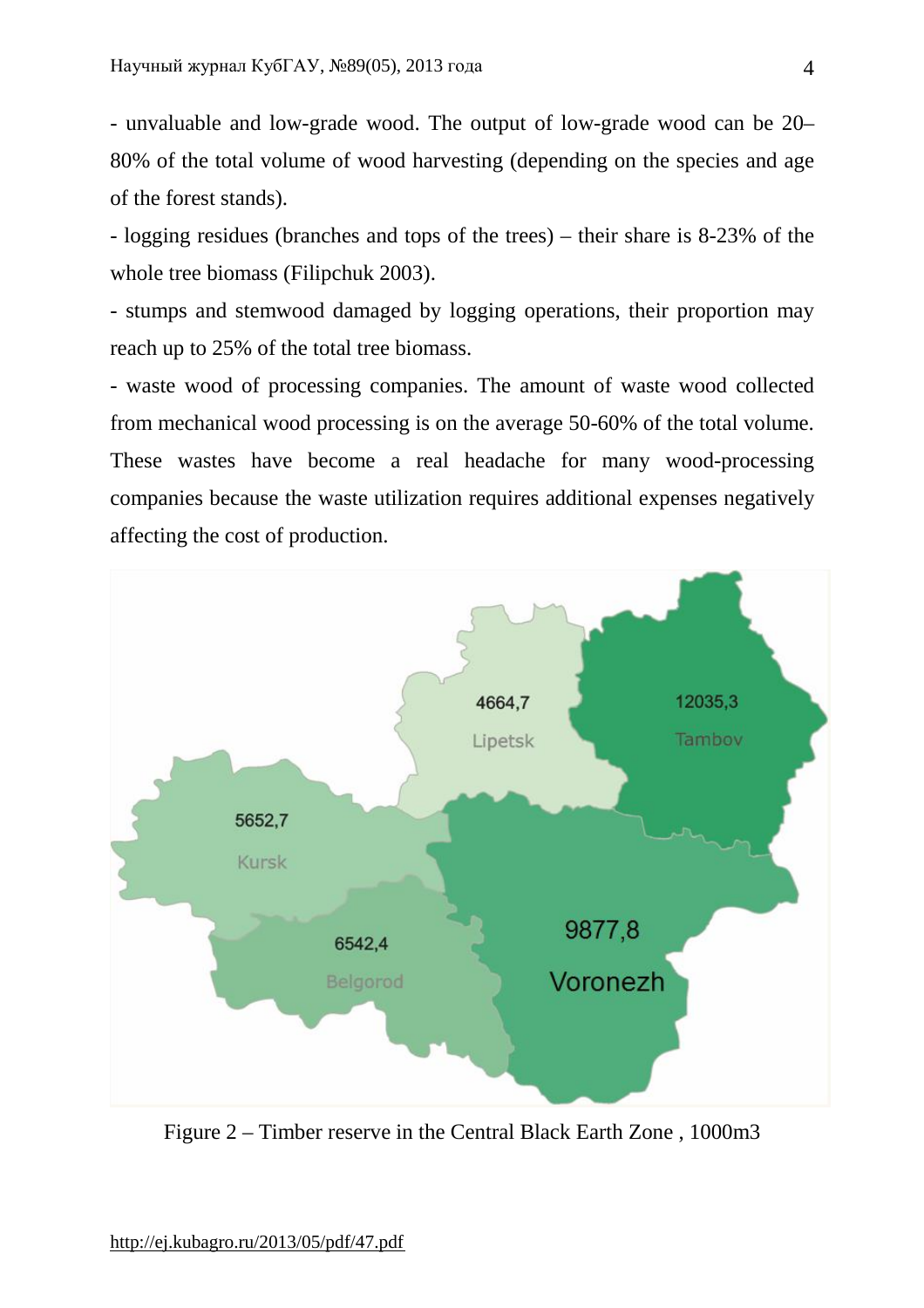Monitoring of timber supply in different regions of this Zone proves that Voronezh region has the largest area of forest cover in the Central Black Earth Zone (387.3 thousand hectares, with total forest area 416.1 thousand hectares) (Table 1). In 2011, timber resources were estimated as  $71.3$  million  $m<sup>3</sup>$ . Forest stands are located in forest-steppe (72.6%) and steppe (27.4%) areas of European part of Russia. The distribution of forests on the territory of the Voronezh region is not homogeneous. The highest concentration of operating reserves (about 35%) is observed in the central Buturlinovsky, Vorontsovsky and Kalacheevsky forest districts, bordereding with each other (Figure 3). In terms of forest species composition in the region, the group of hardwoods (52.6% of total forest area) is dominating, while the share of coniferous and softwood stands constitutes accordingly only 28.5% and 17.6% (Figure 4). It should be noted that the intensity of forest usage for wood harvesting is well below its potential capabilities, because only selective sanitary cuttings are carried out in the stands. In particular, in 2010 the volume of harvested timber was 305,6 thousand  $m^3$ , where 70% or 207 800  $m^3$  accounted for low-grade wood. Such timber volumes were observed with a growing stock of 990  $m<sup>3</sup>$  and the estimated allowable cut of  $547.7$  thousand  $m<sup>3</sup>$ . This low harvesting efficiency causes accumulation of overmature low-grade stands, with inadequate protective properties.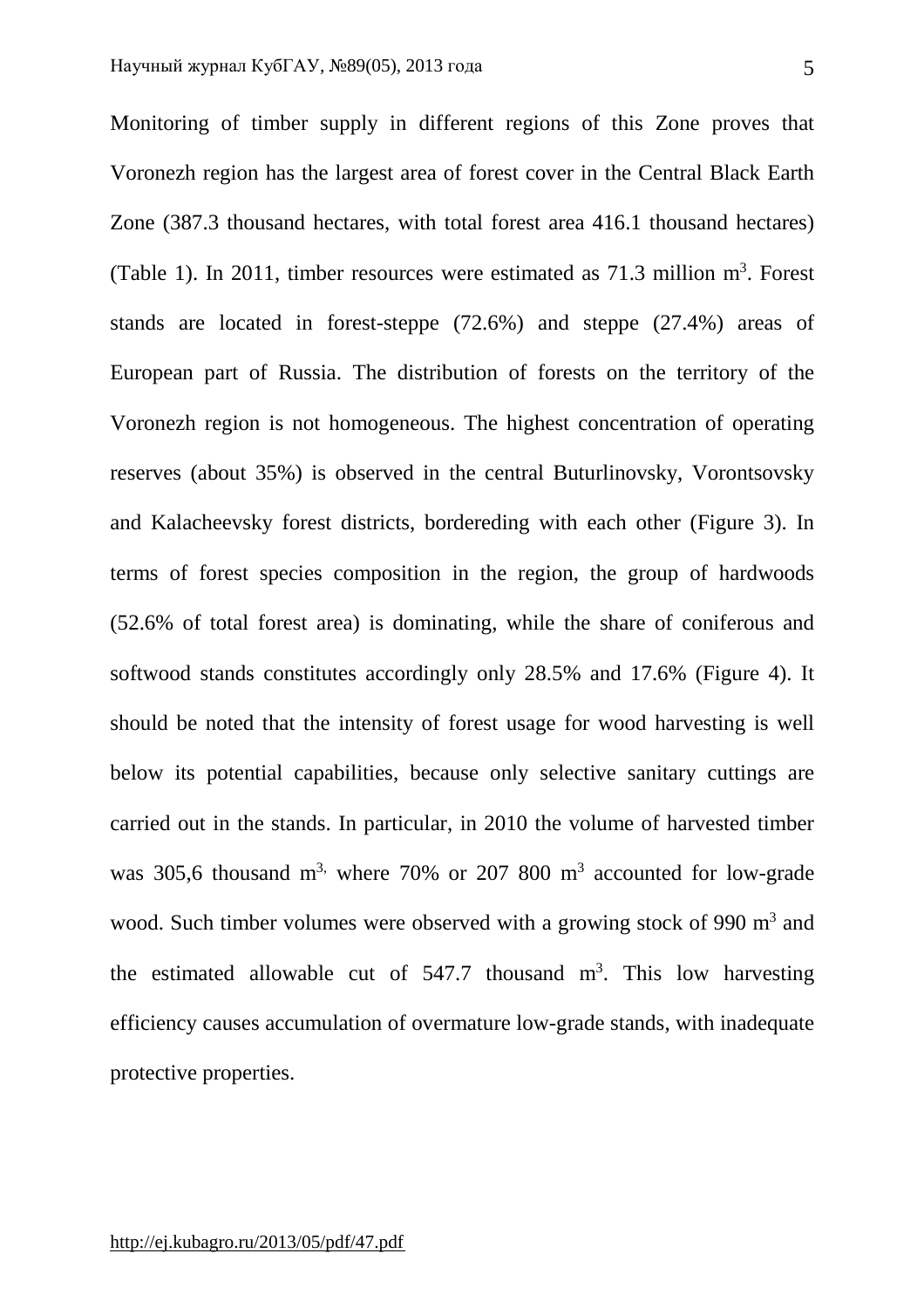

Figure 3 – Distribution of timber reserve and potential energy wood (low-grade wood) in Voronezh region

At the moment, private specialized firms concluding lease or concession contracts with forest district administration, carry out commercial activity associated with industrial harvesting and processing on these forest lands. Further development of timber industry complex of sparsely wooded region is aimed at strengthening of timber companies and firms, as well as on the innovative development of the industrial wood processing.

Timber supply analysis as well as brief description of the forest complex and low level of rural areas gasification alongside with their consumption of coal and fuel oil (618 000 t) allows us to conclude that the wood potential of Voronezh region can make the wood waste utilization a highly profitable business.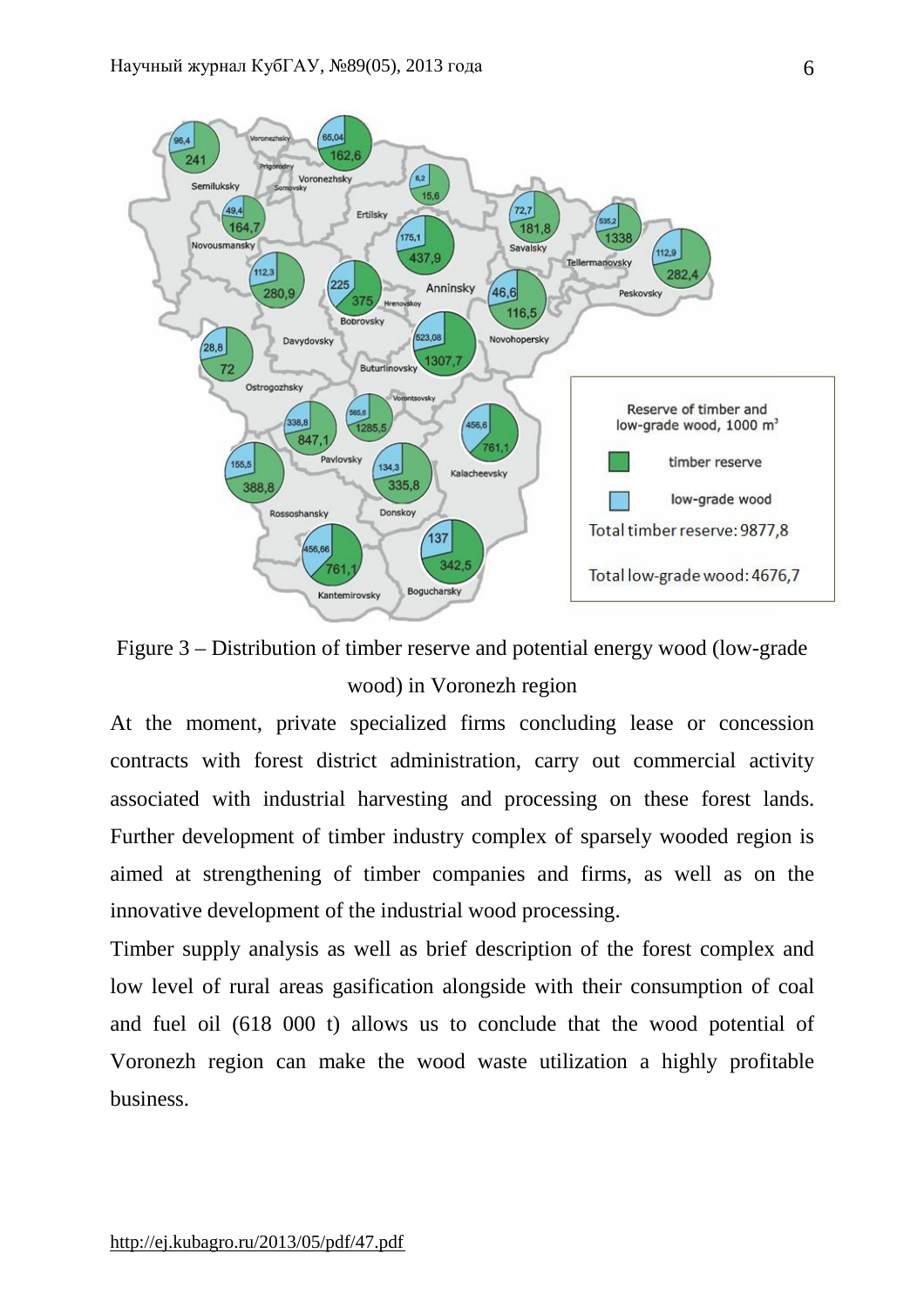



In 2010 Voronezh region happened to be among those several regions, which suffered dramatically from the forest fires. Forest stands on the territory of 20 thousand ha were completely burnt out. In this critical situation the region government had to make special amendments into the regional plan of forestry development. These amendments are aimed at the forest sanitary state improvement as well as its rapid reconstruction. In the result of these measures, both the volumes of wood harvesting and the terms of leasing have considerably increased.

The forest fires have produced an additional source of biomass. In the places of burnt forest the intensive cleaning of dead trees is being carried out. The aim of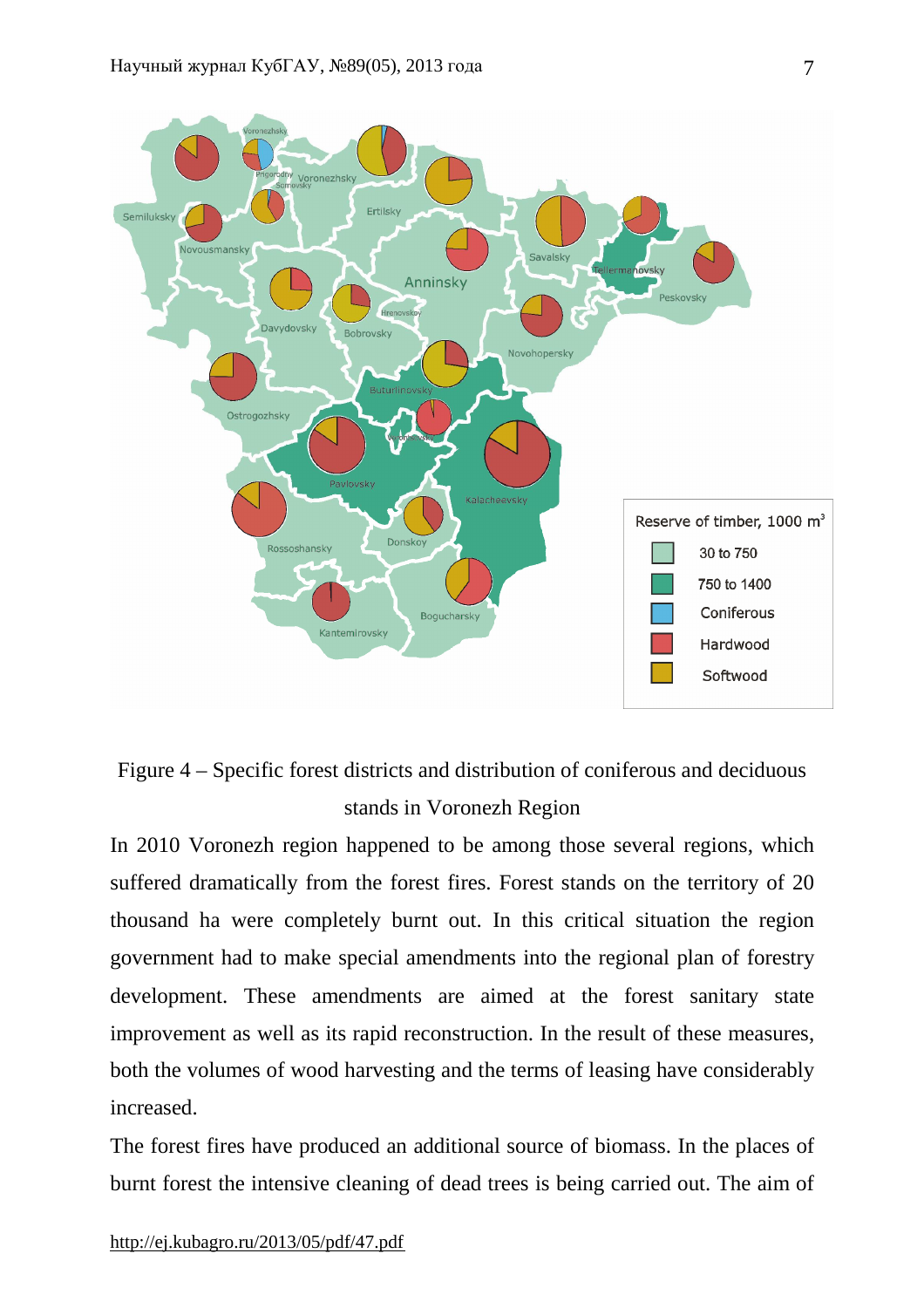these activities is to liquidate the consequences of forest fires in the shortest possible period of time, to prevent the fires repetition and to avoid the mass pests reproduction.

At present the forestries are giving into leasing the forest stands for their further harvesting on very favorable conditions. The destroyed forest plots are cleaned from the damaged trees by partial logging, while the major part of timber biomass is being utilized by primitive burning on the cutting area.



Figure  $5 -$ Liquidate the consequences of forest fires

The problem of rational and complete utilization of wood-residues as secondary technological raw material acquires great importance in timber industry. At the moment only 65% of wood is processed into lumber, while 35% are turned into such residues as croakers (14%), sawdust (12%) and trifles (9%). The further processing of lumber into building components like window and door blocks, furniture etc. gives 40% of residues in the form of sawdust, shaving and trifles.

The insignificant quantity of sawdust is utilized in manufacturing of bricks and gypsum-sawdust plates, while the remaining volume of wood-residues is burnt as a fuel or is transported into a earthboard. The scientists formulate the following causes of inefficient usage of wood-residues: 1) lack of debarking on the pre- sawing stage; 2) retarded location of sources of residues from main consumers of technological wood chips the pulp-and-paper as well as hydrolytic enterprises; 3) out-dated machinery applied in chemical conversion of wood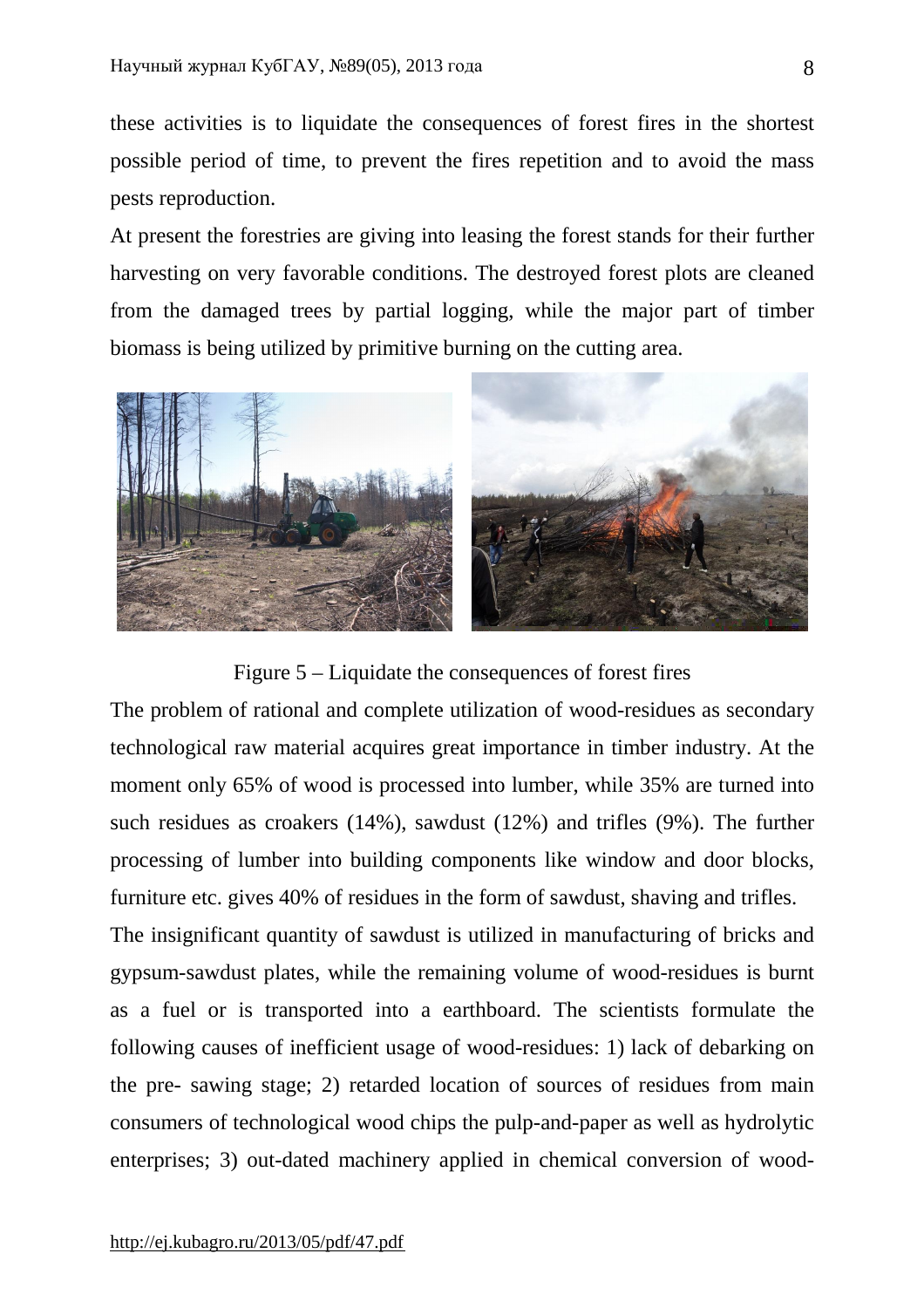residues. Thus, the adequate utilization of wood-residues would both significantly improve the country supply with lumber products and reduce the annual volumes of wood cuttings.

The existing wood-residues conversion technology presupposes the application of sawdust in production of wall and heat-insulating building materials implementing cement, lime, plaster (gypsum) and other binding components. Significant volumes of sawdust can be used in manufacturing of partition and finishing plaster plates; it can also be a good filler providing better burning in brick production.[1]

Every year big volumes of wood are lumbered and directed mainly into construction of our country. However the more pulpwood is being produced, the more residues are received from timber cuttings as well as of processing stem wood. By now the technological progress has mostly touched mechanized production of joiner's and wood-fiber plates, wood-concrete, wood particle plates, shields, etc., which are received from practically any sized residues. These residues alongside with other materials of the same type, vary in their properties, do not jar on or dry out; besides like other semi-finished products they are used for manufacturing of textured doors, built-in-furniture, facing panels, partitions, heat-insulating products, wall blocks and panels, as well as parquet and roof, etc. Nevertheless large heaps of residues keep accumulating on cutting areas and factory back yards.

Meanwhile such countries as Finland, Sweden, Norway and Canada demonstrate wonderful examples of further utilization of wood-residues.

Such products as glued panels, parquet shields, plates, door boxes, roofing and plaster lath, roofing tiles and shingles, prefabricated joiner successfully substitute the pulp-wood-based products; besides modern construction industry widely applies wall blocks, wall panels, wood-fiber and wood-shaving plates.[2]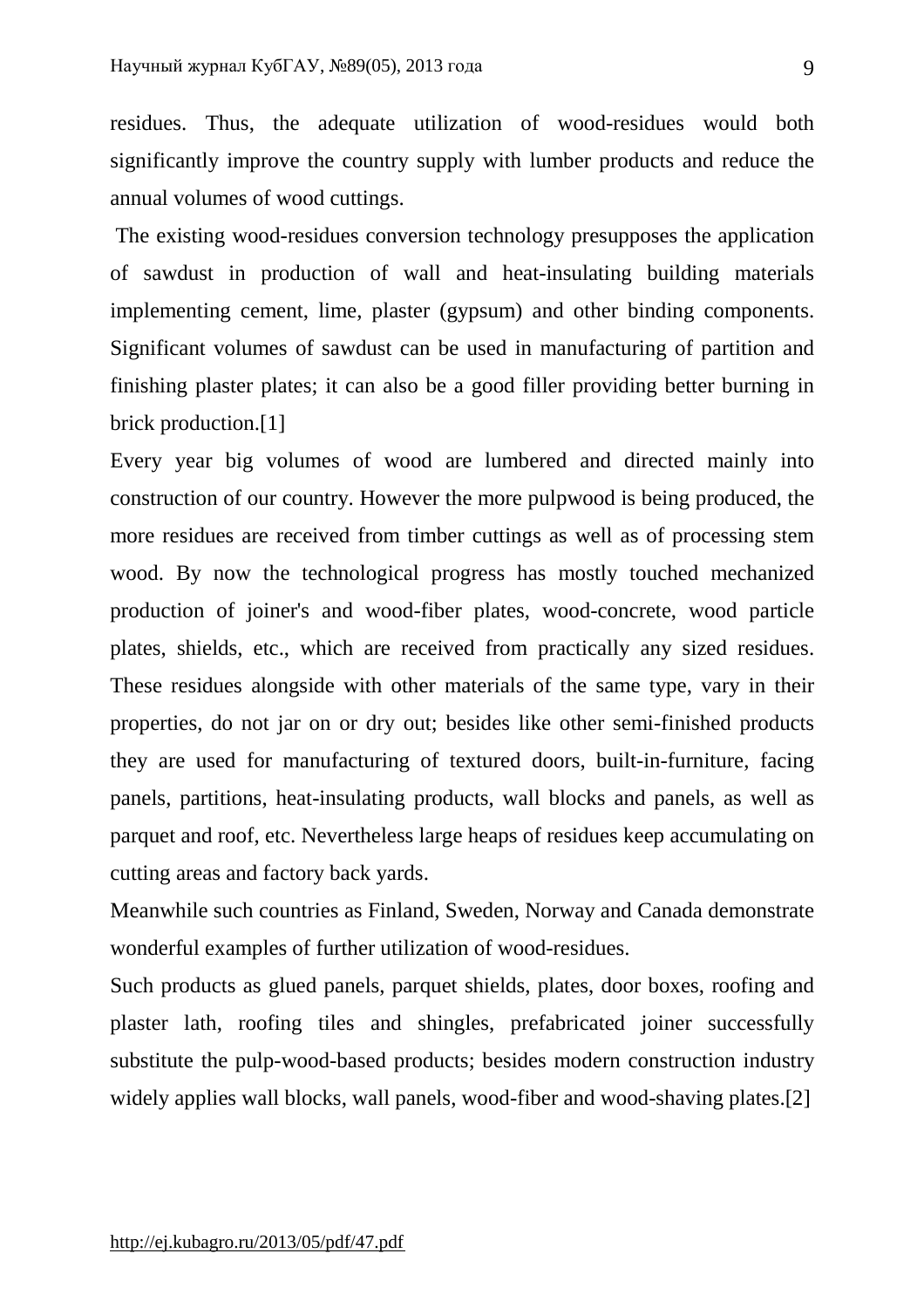Sawdust- and shavings-based materials are manufactured either with the help of bonding component (sawdust-based concrete, gypsum-sawdust blocks, etc.), or without application special binding component.

It is good to note that bark- and twig-based materials are received both on the basis of binding component and without it; in particular, such unique material as carolit, is produced without any special additional binding component.

Wood sawdust can be good filler for light concrete in regions with woodworking enterprises. Our industry offers a sawdust-based-cement – warm and fire-resistant wall material which is a mixture of sawdust and binding component. It is more efficient than a solid brick in its heat-shielding qualities; its sanitary-and-hygienic indexes making it one of the most comfortable of all cement materials applied in construction of apartment houses.[3]

The opportunity of producing sawdust-cemented blocks with given characteristics makes it possible to use this material for construction of practically any type of general purpose buildings.

Besides, sawdust-based-cement is an excellent material for building bordering constructions, it can be used both as additional walls insulation of already erected buildings, and for making of poles and fences.

Coniferous sawdust is the best filler for blocks, being less subjected to biological disintegrations. Cement is known to be the best binding component of sawdust-cement mixture; however, it is sometimes replaced by lime or clay to reduce the cost of finished product.

Thus, the best qualities of sawdust-cement components: ecological safety of wood as well as durability and longevity of concrete are incorporated by the manufacturers in its production.

Sawdust-based-cement application in construction processes has great potential, as sawdust-based-cemented products have some advantages in comparison with their wooden analogues. On the one hand, they are fire-resistant, and not exposed to rotting as well as fungi attacks mold, on the other hand, they are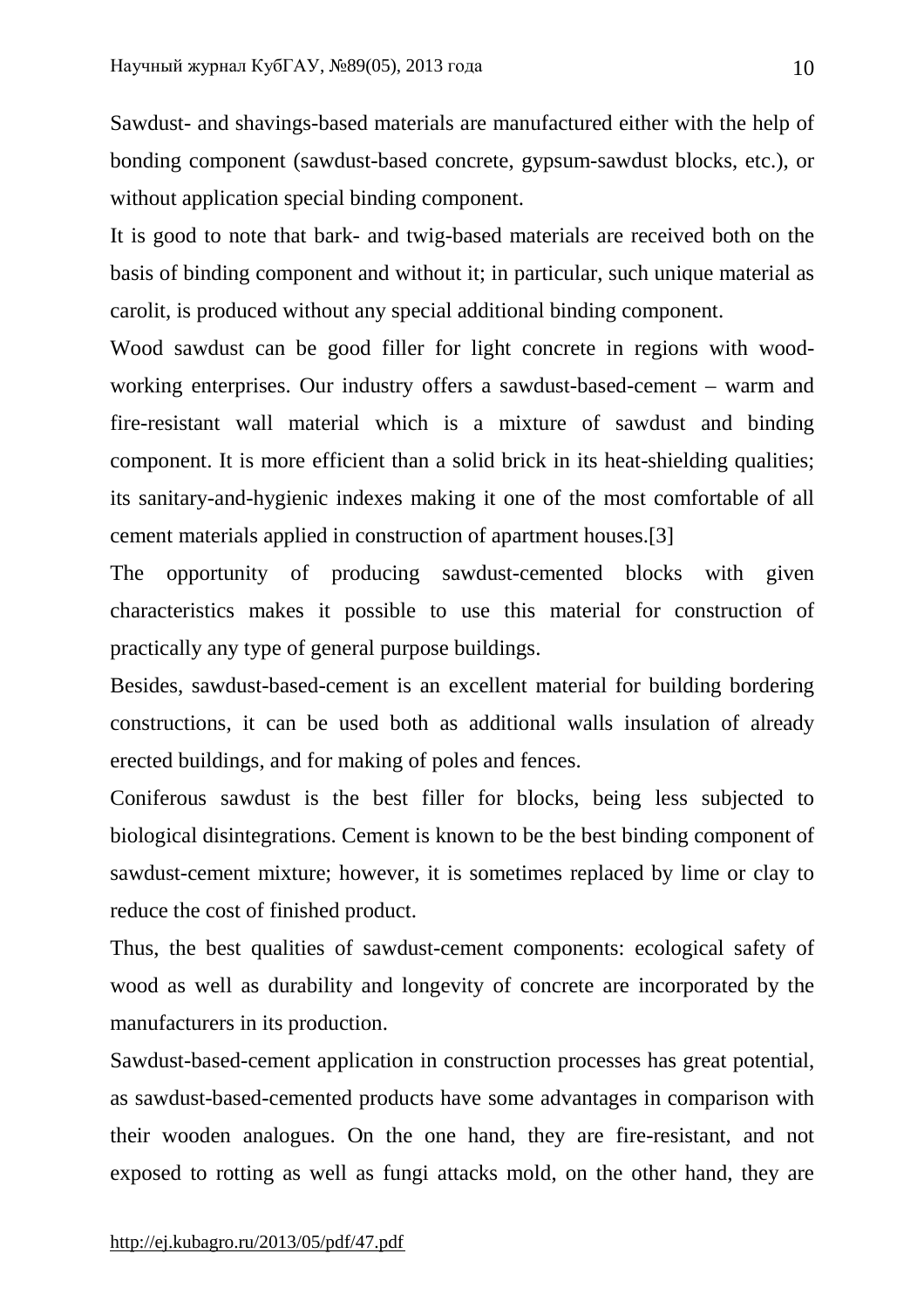microorganisms protective. Fire resistance of this material is higher, than that of other popular modern building materials (like sawdust concrete and woodcrete). It also has high sound insulation and heat insulation indexes. Besides, wooden origin of sawdust-based-cement makes it very ecology friendly both for the human health and for the environment. Sawdust-based-cement, like a tree, regulates interior humidity level. Sanitary-and-hygienic characteristics provide a good microclimate inside premises made of sawdust-cemented blocks.[4] All above mentioned qualities make sawdust-based-cement successfully applied

in low-rise housing construction in present day Russia.

This material:

- reduces the cost of construction;

-cuts down the construction terms;

-improves the quality of life due to ecologically safe sawdust-cement production technologies.

However the sawdust-cement is not deprived of certain limitations, in particular, binder component consumption exceeds the mass of wood in 1.5 - 1.6 times. The strength of this material is more than 15 times lower than the corresponding indicators of the initial components. Sugar and water-soluble substances contained in the wood hinder the processes of cement hydration, especially when the fresh wood of deciduous species is used. And finally, the non-uniform anisotropic shrinkage of wood in the process of removing bound moisture leads to irreversible damage in the bordering cement stone layer. Taking into consideration all above mentioned remarks, the outer layer of the enclosing structures needs additional finishing to protect sawdust-cement from dampening. Thus, the importance of efficient utilization of timber biomass as well as the application of innovative technologies providing complete timber processing is turning into a necessity. We believe that the usage of timber biomass as a source of energy alongside with the realization of regional energetic programs will